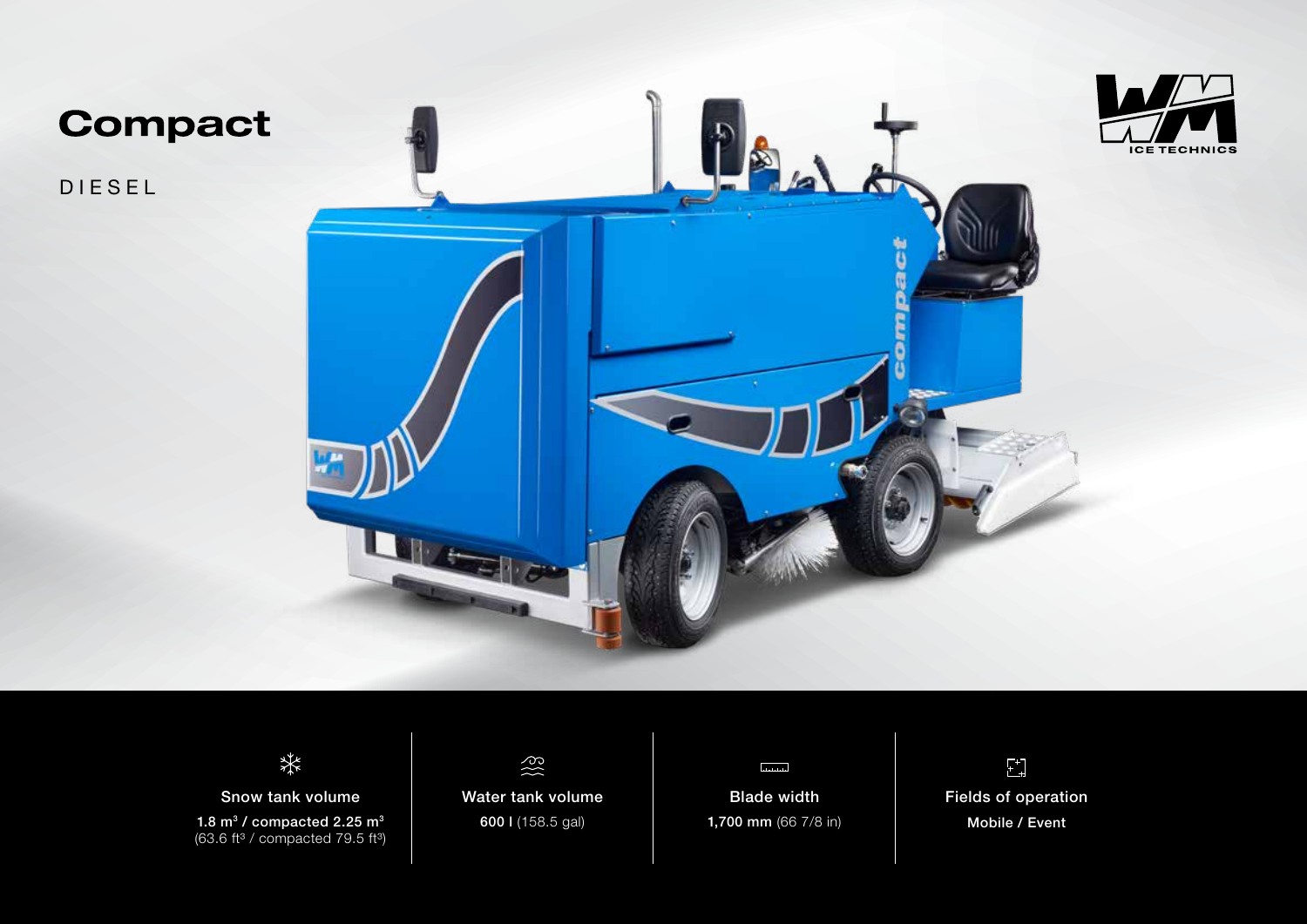



DIMENSIONS



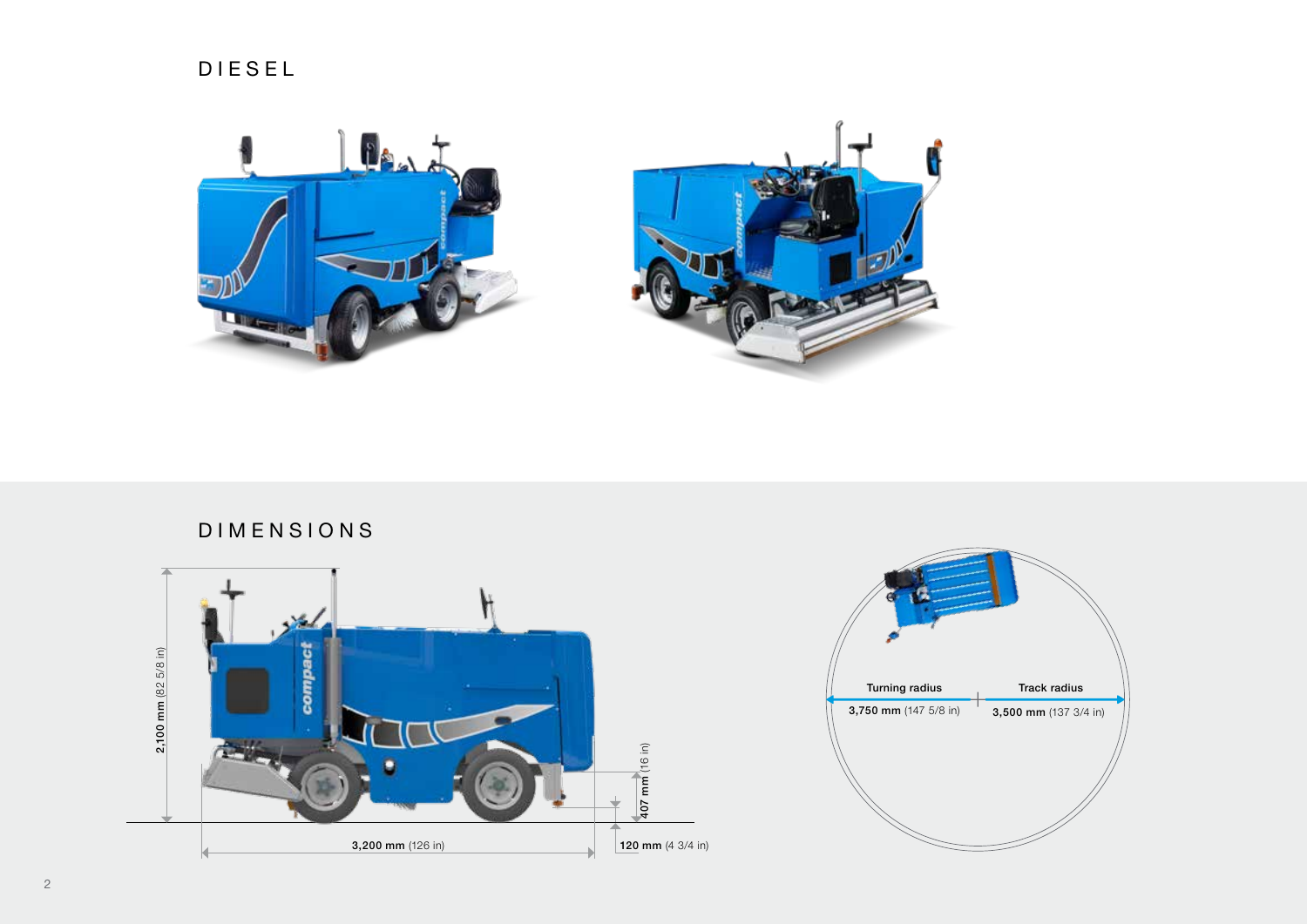## FACTS & FIGURES STANDARD EQUIPMENT

| Engine                  | Kohler KDW 1404,                                    |
|-------------------------|-----------------------------------------------------|
|                         | 4 cylinders 1,372 cm <sup>3</sup> (84 in.cu)        |
| Power                   | 25.60 HP (18.80 kW) -                               |
|                         | 2,700 rpm                                           |
| Torque                  | 66.50 Nm (49 lb-ft) - 2,000 rpm                     |
| <b>Operating torque</b> | 2,600 rpm                                           |
| <b>Fuel tank</b>        | 27 I (7.1 gal) diesel                               |
| Transmission            | continuously adjustable                             |
|                         | hydraulic four-wheel drive                          |
| Speed                   | $0 - 12$ km/h (0 - 7.5 mph)                         |
| Snow tank               | 1.8 m <sup>3</sup> (63.6 ft <sup>3</sup> ) –        |
|                         | compacted 2.25 $\text{m}^3$ (79.5 ft <sup>3</sup> ) |
| Water tank              | 600 l (158.5 gal)                                   |
|                         | stainless steel                                     |
| Weight                  | <b>1,650 kg</b> (3,637 lbs)                         |
| <b>Tyres</b>            | 175 / 70 R 14C                                      |
|                         | 2 rows of spikes                                    |

| Snow breaker                                           |
|--------------------------------------------------------|
| Hydraulically driven and swivelling side brush         |
| Parking brake                                          |
| Board guide pulley                                     |
| Hydraulic oil cooler                                   |
| Side mirror, rear                                      |
| Side headlight                                         |
| Flashing warning light                                 |
| Audible signal for reverse drive                       |
| Indicators on the drivers station: water tank level,   |
| fuel tank level, engine rpm with control lamps         |
| Coated snow bin                                        |
| <b>PLC</b> control                                     |
| Spring-suspended driver's seat                         |
| Easily accessible engine compartment (tiltable bonnet) |
| 2 blades                                               |
| 2 wiping cloths                                        |
| Scope of delivery set                                  |